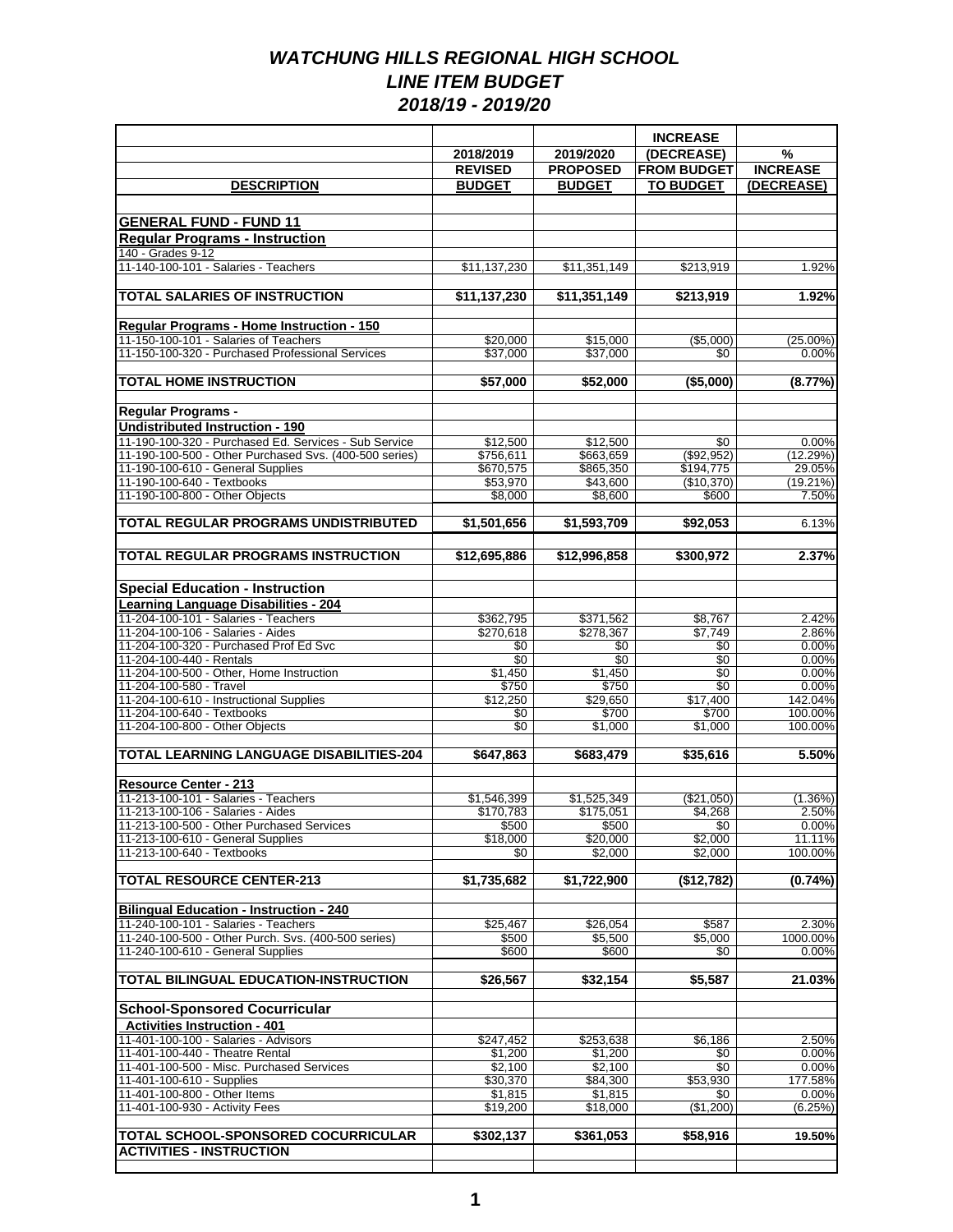|                                                                                                                     | 2018/2019                           | 2019/2020               | <b>INCREASE</b><br>(DECREASE) | %                   |
|---------------------------------------------------------------------------------------------------------------------|-------------------------------------|-------------------------|-------------------------------|---------------------|
|                                                                                                                     | <b>REVISED</b>                      | <b>PROPOSED</b>         | <b>FROM BUDGET</b>            | <b>INCREASE</b>     |
| <b>DESCRIPTION</b>                                                                                                  | <b>BUDGET</b>                       | <b>BUDGET</b>           | <b>TO BUDGET</b>              | (DECREASE)          |
|                                                                                                                     |                                     |                         |                               |                     |
|                                                                                                                     |                                     |                         |                               |                     |
| <b>School - Sponsored Athletics</b><br>Instruction - 402                                                            |                                     |                         |                               |                     |
| 11-402-100-100 - Salaries - Coaches & Chaperones                                                                    |                                     |                         |                               |                     |
| 11-402-100-500 - Purchased Services (300-500 series)                                                                | \$769,272<br>\$235,455              | \$788,504<br>\$215,760  | \$19,232<br>(\$19,695)        | 2.50%<br>$(8.36\%)$ |
| 11-402-100-600 - Supplies & Materials                                                                               | \$219,835                           | \$244,250               | \$24,415                      | 11.11%              |
| 11-402-100-890 - Other Costs                                                                                        | \$8,950                             | \$9.200                 | \$250                         | 2.79%               |
|                                                                                                                     |                                     |                         |                               |                     |
| <b>TOTAL SCHOOL-SPONSORED ATHLETICS</b>                                                                             | \$1,233,512                         | \$1,257,714             | \$24,202                      | 1.96%               |
| <b>INSTRUCTION</b>                                                                                                  |                                     |                         |                               |                     |
|                                                                                                                     |                                     |                         |                               |                     |
| <b>Undistributed Expenditures - Instruction - 100</b>                                                               |                                     |                         |                               |                     |
| 11-000-100-561 - Tuition to Other LEAs w/in State-Reg.                                                              | \$21,000                            | \$0                     | (\$21,000)                    | 0.00%               |
| 11-000-100-562 - Tuition to Other LEAs w/in State - Special                                                         | \$246,027                           | \$339,171               | \$93,144                      | 37.86%              |
| 11-000-100-563 - Tuition to County Vocational Schools<br>11-000-100-565 - Tuition to County Spec. Svs. Sch. Regiona | \$39,000                            | \$40,600                | \$1,600                       | 4.10%               |
| 11-000-100-566 - Tuition to Private Schools for the                                                                 | \$23,450<br>$\overline{51,912,273}$ | \$23,300<br>\$1,921,629 | (\$150)<br>\$9,356            | (0.64%)<br>0.49%    |
| 11-000-100-567 - Tuition to Private - O/S State                                                                     | \$80,000                            | \$0                     | (\$80,000)                    | $(100.00\%)$        |
| 11-000-100-568 - Tuition - State Facility                                                                           | \$4,500                             | \$0                     | (\$4,500)                     | $(100.00\%)$        |
| 11-000-100-569 - Tuition - Other                                                                                    | \$20,000                            | \$20,000                | \$0                           | 0.00%               |
|                                                                                                                     |                                     |                         |                               |                     |
| <b>TOTAL UNDISTRIBUTED EXPENDITURES</b>                                                                             | \$2,346,250                         | \$2,344,700             | (\$1,550)                     | (0.07%)             |
| <b>INSTRUCTION</b>                                                                                                  |                                     |                         |                               |                     |
|                                                                                                                     |                                     |                         |                               |                     |
| <b>Undistributed Expenditures - Attendance</b>                                                                      |                                     |                         |                               |                     |
| and Social Work Services - 211                                                                                      |                                     |                         |                               |                     |
| 11-000-211-100 - Salaries                                                                                           | \$68,414                            | \$70,124                | \$1,710                       | 2.50%               |
| 11-000-211-300 - Attendance Officer                                                                                 | \$11,000                            | \$11,000                | \$0                           | 0.00%               |
| <b>TOTAL UNDISTRIBUTED EXPENDITURES</b>                                                                             | \$79,414                            | \$81,124                | \$1,710                       | 2.15%               |
| <b>ATTENDANCE AND SOCIAL WORK SERVICES</b>                                                                          |                                     |                         |                               |                     |
|                                                                                                                     |                                     |                         |                               |                     |
| <b>Undistributed Expenditures -</b>                                                                                 |                                     |                         |                               |                     |
| <b>Health Services - 213</b>                                                                                        |                                     |                         |                               |                     |
| 11-000-213-100 - Salaries - Nurses                                                                                  | \$253,490                           | \$252,331               | (\$1,159)                     | (0.46%)             |
| 11-000-213-300 - Purch. Prof. & Tech. Svs.                                                                          | \$130,400                           | \$130,400               | \$0                           | 0.00%               |
| 11-000-213-500 - Other Purch. Svs. (400-500 series)                                                                 | \$240                               | \$500                   | \$260                         | 108.33%             |
| 11-000-213-600 - Supplies & Materials                                                                               | \$14,000                            | \$15,500                | \$1,500                       | 10.71%              |
| 11-000-213-800 - Other Objects                                                                                      | \$260                               | \$260                   | \$0                           | 0.00%               |
| <b>TOTAL UNDISTRIBUTED EXPENDITURES</b>                                                                             | \$398,390                           | \$398,991               | \$601                         | 0.15%               |
| <b>HEALTH SERVICES</b>                                                                                              |                                     |                         |                               |                     |
|                                                                                                                     |                                     |                         |                               |                     |
| <b>Undistributed Expend. - Related Service</b>                                                                      |                                     |                         |                               |                     |
| Students - Special Ed. - 216                                                                                        |                                     |                         |                               |                     |
| 11-000-216-320 - Purchased Professional Ed. Services                                                                | \$206,069                           | \$189,304               | (\$16,765)                    | (8.14%)             |
|                                                                                                                     |                                     |                         |                               |                     |
| <b>Total Undistributed Expend. - Related Service</b>                                                                | \$206,069                           | \$189,304               | (\$16,765)                    | (8.14%)             |
| <b>Undistributed Expend. - Extraordinary Svc</b>                                                                    |                                     |                         |                               |                     |
| Students - Special Ed. - 217                                                                                        |                                     |                         |                               |                     |
| 11-000-217-100 - Salary one to one aides                                                                            | \$378,504                           | \$387,966               | \$9,462                       | 2.50%               |
| 11-000-217-320 - Purchased Professional Ed. Services                                                                | \$403,450                           | \$294,171               | (\$109,279)                   | (27.09%)            |
|                                                                                                                     |                                     |                         |                               |                     |
| <b>Total Undistributed Expend. - Extra Service</b>                                                                  | \$781,954                           | \$682,137               | (\$99,817)                    | (12.77%)            |
|                                                                                                                     |                                     |                         |                               |                     |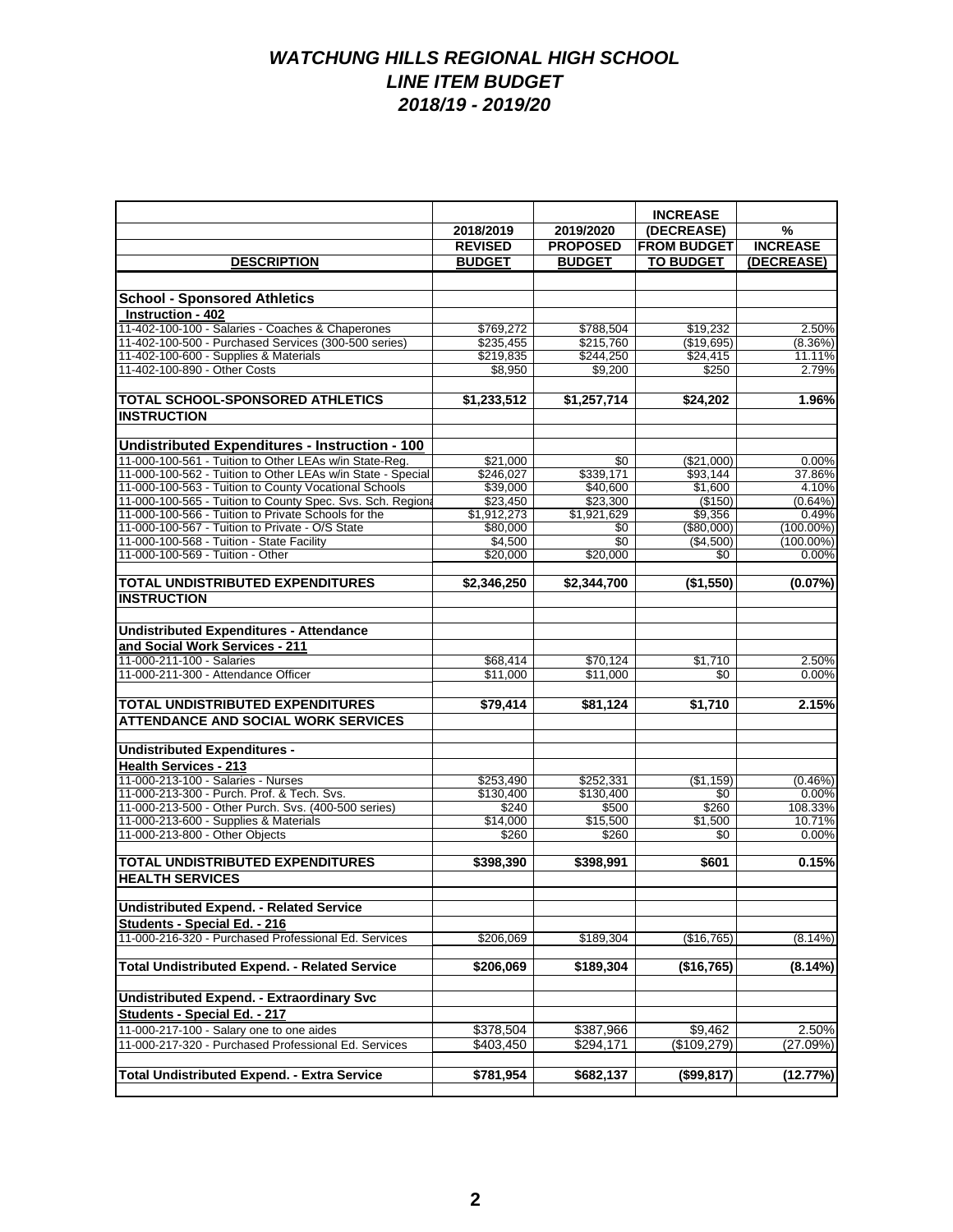|                                                                                         |                          |                          | <b>INCREASE</b>      |                  |
|-----------------------------------------------------------------------------------------|--------------------------|--------------------------|----------------------|------------------|
|                                                                                         | 2018/2019                | 2019/2020                | (DECREASE)           | $\%$             |
|                                                                                         | <b>REVISED</b>           | <b>PROPOSED</b>          | <b>FROM BUDGET</b>   | <b>INCREASE</b>  |
| <b>DESCRIPTION</b>                                                                      | <b>BUDGET</b>            | <b>BUDGET</b>            | <b>TO BUDGET</b>     | (DECREASE)       |
|                                                                                         |                          |                          |                      |                  |
| Undistributed Expend. - Other Support Svs.                                              |                          |                          |                      |                  |
| Students - Regular - Guidance - 218                                                     |                          |                          |                      |                  |
| 11-000-218-104 - Salaries - Other Prof. Staff                                           | \$914,286                | \$931,828                | \$17,542             | 1.92%            |
| 11-000-218-105 - Salaries - Clerical<br>11-000-218-110 - Salaries - Other               | \$119,535                | \$122,524                | \$2,989              | 2.50%<br>1.86%   |
| <b>Total Salaries</b>                                                                   | \$138,880<br>\$1,172,701 | \$141,461<br>\$1,195,813 | \$2,581<br>\$23,112  | 1.97%            |
|                                                                                         |                          |                          |                      |                  |
| 11-000-218-500 - Other Purch. Svs. (400-500 series)                                     | \$900                    | \$1,500                  | \$600                | 66.67%           |
| 11-000-218-600 - Supplies & Materials                                                   | \$22,150                 | \$21,350                 | $($ \$800)           | $(3.61\%)$       |
| 11-000-218-800 - Other Objects                                                          | \$17,850                 | \$15,700                 | (\$2,150)            | $(12.04\%)$      |
| TOTAL UNDISTRIBUTED EXPEND. - OTHER                                                     |                          |                          | $\overline{$20,762}$ | 1.71%            |
| <b>SUPPORT SVS. - STUDENTS - REGULAR</b>                                                | \$1,213,601              | \$1,234,363              |                      |                  |
|                                                                                         |                          |                          |                      |                  |
| <b>Undistributed Expend. - Other Support</b>                                            |                          |                          |                      |                  |
|                                                                                         |                          |                          |                      |                  |
| Services - Students - Spec. Svs. - 219<br>11-000-219-104 - Salaries - Other Prof. Staff | \$761,588                | \$780.253                | \$18,665             | 2.45%            |
| 11-000-219-105 - Salaries - Clerical                                                    | \$119,770                | \$122,763                | \$2,993              | 2.50%            |
| <b>Total Salaries</b>                                                                   | \$881,358                | \$903,016                | \$21,658             | 2.46%            |
|                                                                                         |                          |                          |                      |                  |
| 11-000-219-320 - Purchased Ed Svc                                                       | \$10,000                 | \$10,000                 | \$0                  | 0.00%            |
| 11-000-219-500 - Misc. Purch. Svs. (400-500 series)                                     | \$24.077                 | \$26,300<br>\$4.750      | \$2,223              | 9.23%            |
| 11-000-219-600 - Supplies & Materials<br>11-000-219-800 - Other Objects                 | \$4,750<br>\$395         | \$1,500                  | \$0<br>\$1,105       | 0.00%<br>279.75% |
| TOTAL UNDISTRIBUTED EXPEND. - OTHER                                                     |                          |                          |                      |                  |
| SUPPORT SVS. - STUDENTS - SPECIAL SVS.                                                  | \$920,580                | \$945,566                | \$24.986             | 2.71%            |
|                                                                                         |                          |                          |                      |                  |
| Undistributed Expend. - Improvement of                                                  |                          |                          |                      |                  |
| <b>Instructional Services/Other Support</b>                                             |                          |                          |                      |                  |
| <b>Services Instructional Staff - 221</b>                                               |                          |                          |                      |                  |
| 11-000-221-102 - Salaries of Supervisors                                                | \$584,281                | \$581,792                | (\$2,489)            | (0.43%)          |
| 11-000-221-104 - Salaries of Other Prof. Staff                                          | \$13,500                 | \$13,500                 | \$0                  | 0.00%            |
| 11-000-221-105- Salaries of Clerical Support                                            | \$48,689                 | \$49,886                 | \$1,197              | 2.46%            |
| <b>Total Salaries</b>                                                                   | \$646,470                | \$645,178                | ( \$2,489)           | $(0.39\%)$       |
| Supplies - Supervisors                                                                  | \$1,500                  | \$1,500                  | \$0                  | 0.00%            |
|                                                                                         |                          |                          |                      |                  |
| TOTAL UNDISTRIBUTED EXPEND. IMPROVE.                                                    | \$647,970                | \$646,678                | (\$1,292)            | $(0.20\%)$       |
| OF INSTRUCTIONAL SVS./OTHER SUPPORT                                                     |                          |                          |                      |                  |
| <b>SERVICES - INSTRUCTIONAL STAFF</b>                                                   |                          |                          |                      |                  |
|                                                                                         |                          |                          |                      |                  |
| <b>Undistributed Expenditures - Education</b>                                           |                          |                          |                      |                  |
| Media Services/School Library - 222                                                     |                          |                          |                      |                  |
| 11-000-222-104 - Salaries - Librarians                                                  | \$278,803                | \$283,568                | \$4,765              | 1.71%            |
| <b>Total Salaries</b>                                                                   | \$278,803                | \$283,568                | \$4,765              | 1.71%            |
| 11-000-222-500 - Other Purch. Svs. (400-500 series)                                     | \$57,916                 | \$57,500                 | (\$416)              | (0.72%)          |
| 11-000-222-600 - Supplies & Materials                                                   | \$18,000                 | \$18,000                 | \$0                  | 0.00%            |
| 11-000-222-800 - Other Costs                                                            | \$0                      | \$0                      | \$0                  | 0.00%            |
|                                                                                         |                          |                          |                      |                  |
| TOTAL UNDISTRIBUTED EXPEND. - ED.                                                       | \$354,719                | \$359,068                | \$4,349              | 1.23%            |
| <b>MEDIA SERVICES/SCHOOL LIBRARY</b>                                                    |                          |                          |                      |                  |
|                                                                                         |                          |                          |                      |                  |
| Undistributed Expend. - Instructional                                                   |                          |                          |                      |                  |
| Staff Training Services - 223<br>11-000-223-104 - Salaries Prof Staff                   |                          |                          |                      |                  |
|                                                                                         | \$53.840                 | \$55,025                 | \$1,185              | 2.20%            |
| 11-000-223-105 - Salaries Clercal Staff                                                 | \$25,696                 | \$26,338                 | \$642                | 2.50%            |
| 11-000-223-110 - Salaries Other Prof Staff<br><b>Total Salaries</b>                     | \$10,000<br>\$89,536     | \$10,000<br>\$91,363     | \$0<br>\$1,827       | 0.00%<br>2.04%   |
|                                                                                         |                          |                          |                      |                  |
| 11-000-223-320 - Purch. Prof. Edcational Svs.                                           | \$32,040                 | \$32,380                 | \$340                | 1.06%            |
| 11-000-223-500 - Other Purch. Svs. (400-500 series)                                     | \$22,000                 | \$24,500                 | \$2,500              | 11.36%           |
| 11-000-223-600 - Supplies & Materials                                                   | \$15,000                 | \$13,000                 | (\$2,000)            | (13.33%)         |
| 11-000-223-800 - Other Objects                                                          | \$12,000                 | \$4,000                  | (\$8,000)            | (66.67%)         |
| TOTAL UNDISTRIBUTED EXPEND.                                                             | \$170,576                | \$165,243                |                      | (3.13%)          |
|                                                                                         |                          |                          | (\$5,333)            |                  |
| <b>INSTRUCTIONAL STAFF TRAINING SERVICES</b>                                            |                          |                          |                      |                  |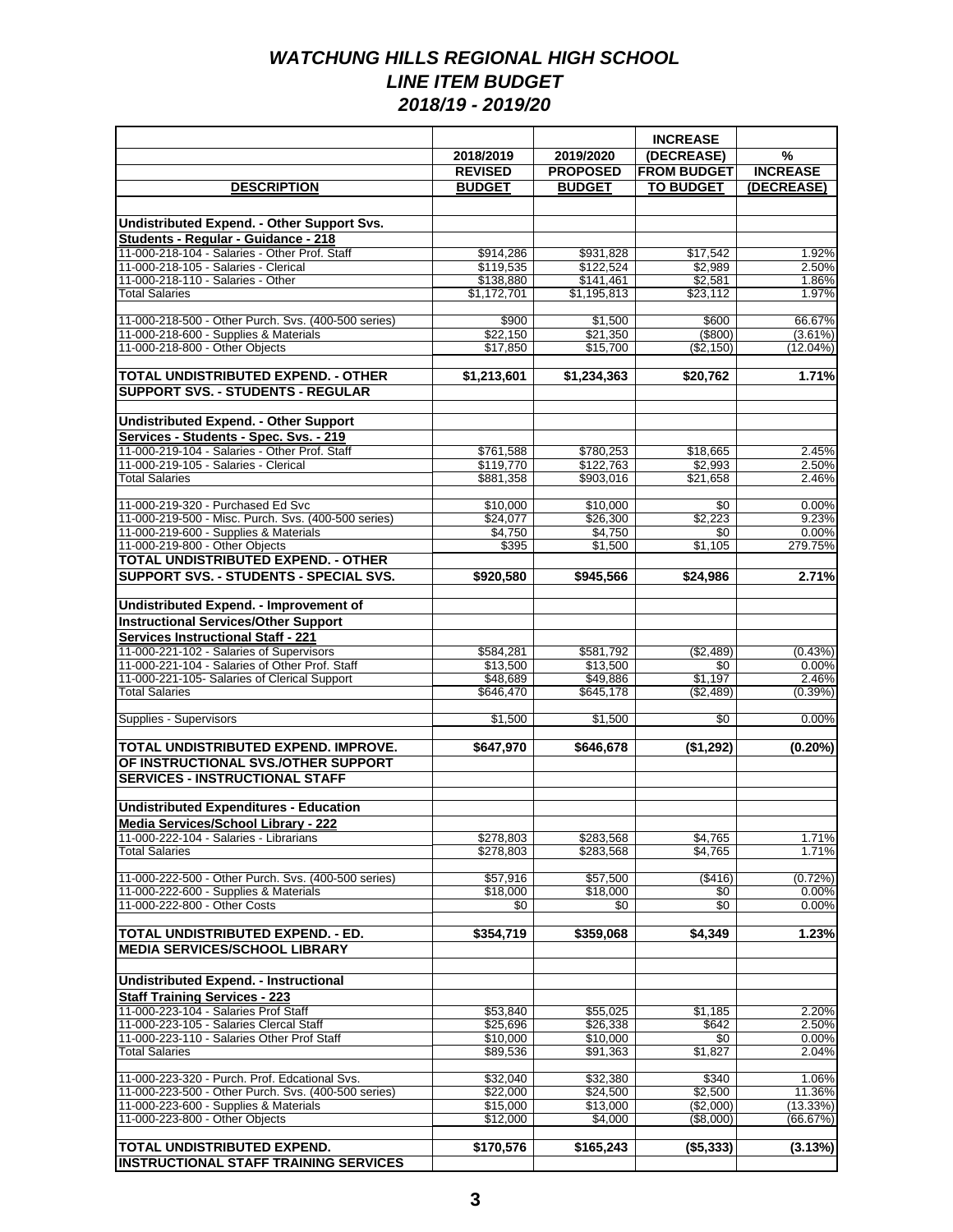|                                                                                                      |                        |                        | <b>INCREASE</b>        |                      |
|------------------------------------------------------------------------------------------------------|------------------------|------------------------|------------------------|----------------------|
|                                                                                                      | 2018/2019              | 2019/2020              | (DECREASE)             | $\%$                 |
|                                                                                                      | <b>REVISED</b>         | <b>PROPOSED</b>        | <b>FROM BUDGET</b>     | <b>INCREASE</b>      |
| <b>DESCRIPTION</b>                                                                                   | <b>BUDGET</b>          | <b>BUDGET</b>          | <b>TO BUDGET</b>       | (DECREASE)           |
|                                                                                                      |                        |                        |                        |                      |
|                                                                                                      |                        |                        |                        |                      |
| <b>Undistributed Expenditures - Support</b><br>Services - General Administration - 230               |                        |                        |                        |                      |
| 11-000-230-100 - Salaries                                                                            | \$304,719              | \$310,871              | \$6,152                | 2.02%                |
| 11-000-230-331 - Legal Services                                                                      | \$70,000               | \$70.000               | \$0                    | 0.00%                |
| 11-000-230-332 - Audit Services                                                                      | \$32,500               | \$32,500               | $\overline{30}$        | 0.00%                |
| 11-000-230-339 - Other Purch. Prof. Svs.                                                             | \$38,400               | \$41,600               | \$3,200                | 8.33%                |
| 11-000-230-340 - Other Purch. Tech. Svs.                                                             | \$49,200               | \$11,500               | (\$37,700)             | (76.63%)             |
| 11-000-230-440 - Rental Board Copier<br>11-000-230-530 - Communications/Telephone                    | \$3,757<br>\$38,980    | \$3,757<br>\$30,000    | \$0<br>( \$8, 980)     | 0.00%<br>$(23.04\%)$ |
| 11-000-230-585 - BOE - Other Purchased Services                                                      | \$3,100                | \$3,100                | \$0                    | 0.00%                |
| 11-000-230-590 - Other Purch. Svs. (400-500 series)                                                  | \$238,172              | \$252,171              | \$13,999               | 5.88%                |
| 11-000-230-600 - Supplies & Materials                                                                | \$4,600                | \$4,600                | \$0                    | 0.00%                |
| 11-000-230-630 - BOE - In-House Training/Meeting Supplies                                            | \$5,280                | \$5,280                | \$0                    | 0.00%                |
| 11-000-230-820 - Judgements<br>11-000-230-890 - Miscellaneous Expenditures                           | \$0<br>\$11,200        | \$0<br>\$11,200        | $\overline{50}$<br>\$0 | 0.00%<br>0.00%       |
| 11-000-230-895 - BOE - Membership Dues and Fees                                                      | \$32,048               | \$26.800               | ( \$5,248)             | (16.38%)             |
|                                                                                                      |                        |                        |                        |                      |
| TOTAL UNDISTRIBUTED EXPEND. - SUPPORT                                                                | \$831,956              | \$803,379              | (\$28,577)             | (3.43%)              |
| <b>SERVICES - GENERAL ADMINISTRATION</b>                                                             |                        |                        |                        |                      |
| <b>Undistributed Expenditures - Support</b>                                                          |                        |                        |                        |                      |
| Services - School Administration - 240                                                               |                        |                        |                        |                      |
| 11-000-240-103 - Salaries - Principals                                                               | \$597,697              | \$611,726              | \$14,029               | 2.35%                |
| 11-000-240-104 - Salaries of Other Prof. Staff<br>11-000-240-105 - Salaries - Clerical               | \$731,740<br>\$186,318 | \$723,928<br>\$189,865 | ( \$7,812)<br>\$3,547  | $(1.07\%)$<br>1.90%  |
| <b>Total Salaries</b>                                                                                | \$1,515,755            | \$1,525,519            | \$9,764                | 0.64%                |
|                                                                                                      |                        |                        |                        |                      |
| 11-000-240-500 - Other Purchased Svs. (400-500 series)                                               | \$1,975                | \$1,485                | ( \$490)               | (24.81%)             |
| 11-000-240-600 - Supplies & Materials                                                                | \$38,000               | \$23,000               | (\$15,000)             | (39.47%)             |
| 11-000-240-800 - Other Objects                                                                       | \$24,700               | \$26,500               | \$1,800                | 7.29%                |
| TOTAL UNDISTRIBUTED EXPEND. - SUPPORT                                                                | \$1,580,430            | \$1,576,504            | (\$3,926)              | (0.25%)              |
| <b>SERVICES - SCHOOL ADMINISTRATION</b>                                                              |                        |                        |                        |                      |
|                                                                                                      |                        |                        |                        |                      |
| <b>Undistributed Expenditures - Support</b>                                                          |                        |                        |                        |                      |
| <b>Services - Central Services - 251</b>                                                             |                        |                        |                        |                      |
| 11-000-251-100 - Salaries                                                                            | \$619.006              | \$631,150              | \$12.144               | 1.96%                |
| 11-000-251-340 - Property Appraisal                                                                  | \$1,700                | \$1,700                | \$0                    | 0.00%                |
| 11-000-251-592 - Misc. Purchased Services (400-500 series<br>11-000-251-600 - Supplies and Materials | \$13,200<br>\$10,900   | \$14.300<br>\$8,400    | \$1,100                | 8.33%<br>(22.94%)    |
| 11-000-251-832 - Interest - Lease/Purchase                                                           | \$0                    | \$0                    | (\$2,500)<br>\$0       | 0.00%                |
| 11-000-251-890 - Miscellaneous Expenditures                                                          | \$6,800                | \$6,930                | \$130                  | 1.91%                |
|                                                                                                      |                        |                        |                        |                      |
| <b>TOTAL UNDISTRIBUTED EXPEND. - SUPPORT</b>                                                         | \$651,606              | \$662,480              | \$10,874               | 1.67%                |
| <b>SERVICES - CENTRAL SERVICES</b>                                                                   |                        |                        |                        |                      |
|                                                                                                      |                        |                        |                        |                      |
| <b>Undistributed Expenditures - Support Services</b>                                                 |                        |                        |                        |                      |
| <b>Administrative Information Technology Services - 252</b>                                          |                        |                        |                        |                      |
| 11-000-252-100 - Salaries<br>11-000-252-300 - Purchased Tech. Svc                                    | \$193,318<br>\$30,020  | \$197,718<br>\$29,000  | \$4,400<br>(\$1,020)   | 2.28%<br>$(3.40\%)$  |
| 11-000-252-500 - Misc. Purchased Services (400-500 series                                            | \$59,540               | \$64,940               | \$5,400                | 9.07%                |
| 11-000-252-600 - Supplies and Materials                                                              | \$0                    | \$0                    | \$0                    | 0.00%                |
| 11-000-252-800 - Other Objects                                                                       | \$500                  | \$500                  | \$0                    | 0.00%                |
|                                                                                                      |                        |                        |                        |                      |
| <b>TOTAL UNDISTRIBUTED EXPEND. - SUPPORT</b>                                                         | \$283,378              | \$292,158              | \$8,780                | 3.10%                |
| <b>SERVICES - ADMIN. INFORMATION TECH. SVS.</b>                                                      |                        |                        |                        |                      |
| <b>Undistributed Expenditures - Required</b>                                                         |                        |                        |                        |                      |
| Maintenance - 261                                                                                    |                        |                        |                        |                      |
| 11-000-261-100 - Salaries                                                                            | \$863,274              | \$865,691              | \$2,417                | 0.28%                |
| 11-000-261-420 - Contracted Services                                                                 | \$723,400              | \$764,400              | \$41,000               | 5.67%                |
| 11-000-261-610 - General Supplies                                                                    | \$107,450              | \$109,500              | \$2,050                | 1.91%                |
| 11-000-261-800 - Other Objects                                                                       | \$3,500                | \$3,000                | (\$500)                | (14.29%)             |
| TOTAL UNDISTRIBUTED EXPEND - REQUIRED                                                                |                        |                        |                        |                      |
| <b>MAINTENANCE</b>                                                                                   | \$1,697,624            | \$1,742,591            | \$44,967               | 2.65%                |
|                                                                                                      |                        |                        |                        |                      |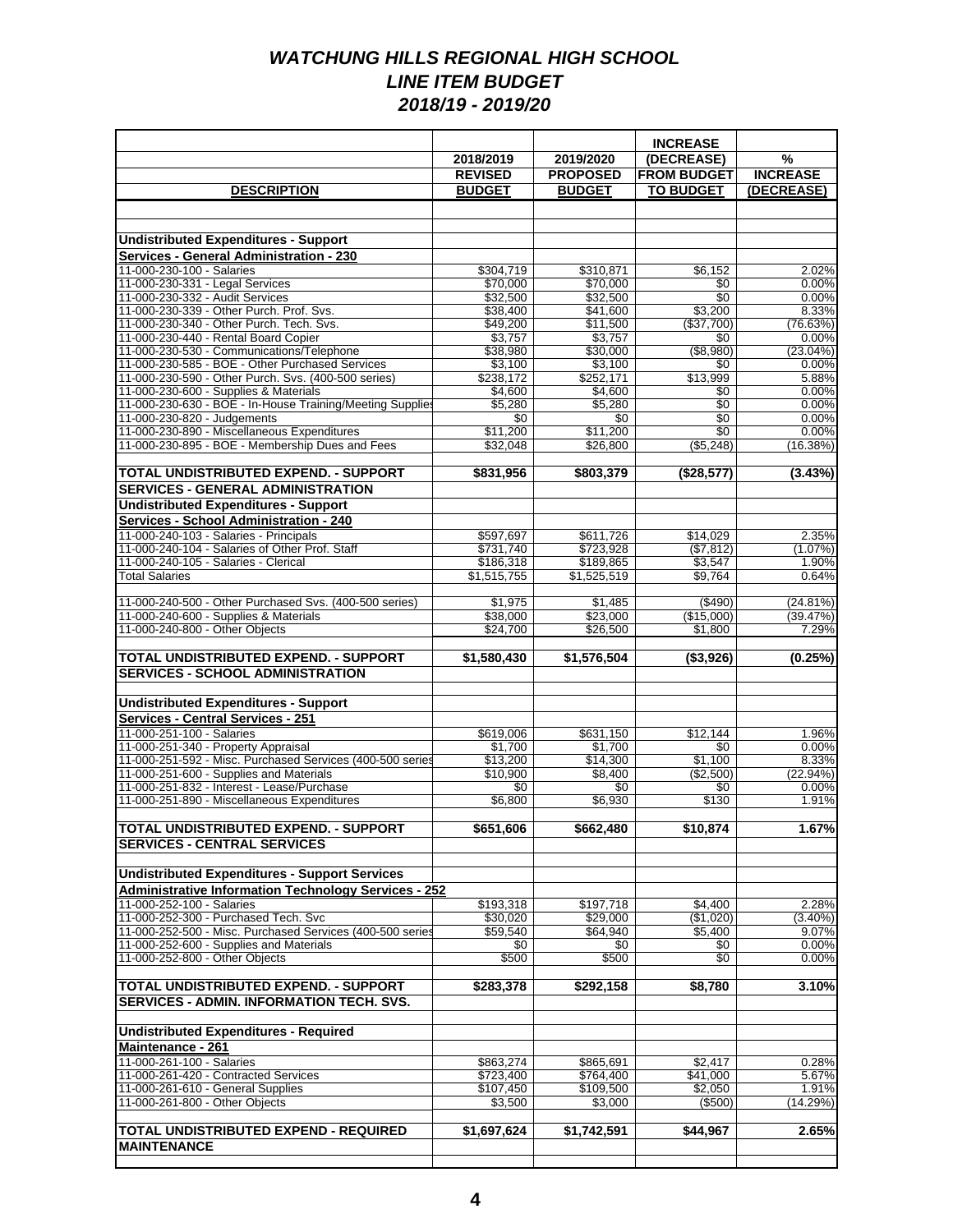|                                                                                                                   |                          |                          | <b>INCREASE</b>         |                     |
|-------------------------------------------------------------------------------------------------------------------|--------------------------|--------------------------|-------------------------|---------------------|
|                                                                                                                   | 2018/2019                | 2019/2020                | (DECREASE)              | %                   |
|                                                                                                                   | <b>REVISED</b>           | <b>PROPOSED</b>          | <b>FROM BUDGET</b>      | <b>INCREASE</b>     |
| <b>DESCRIPTION</b>                                                                                                | <b>BUDGET</b>            | <b>BUDGET</b>            | <b>TO BUDGET</b>        | (DECREASE)          |
|                                                                                                                   |                          |                          |                         |                     |
| <b>Undistributed Expenditures - Custodial - 262</b>                                                               |                          |                          |                         |                     |
| 11-000-262-300 - Purchased Professional Services<br>11-000-262-420 - Cleaning, Repair, and Maintenance Servic     | \$0<br>\$849,136         | \$0<br>\$870,408         | \$0<br>\$21,272         | 0.00%<br>2.51%      |
| 11-000-262-490 - Other Purchased Property Services                                                                | \$95,060                 | \$84,860                 | (\$10,200)              | (10.73%)            |
| 11-000-262-520 - Insurance                                                                                        | \$6,985                  | \$7,341                  | \$356                   | 5.10%               |
| 11-000-262-590 - Miscellaneous Purchased Services                                                                 | \$85,776                 | \$42.941                 | (\$42,835)              | $(49.94\%)$         |
| 11-000-262-610 - General Supplies<br>11-000-262-620 - Energy (Heat and Electricity)                               | \$5,500<br>\$717,719     | \$5,500<br>\$684,295     | \$0<br>( \$33,424)      | 0.00%<br>$(4.66\%)$ |
|                                                                                                                   |                          |                          |                         |                     |
| TOTAL UNDISTRIBUTED EXPEND. - CUSTODIAL                                                                           | \$1,760,176              | \$1,695,345              | (\$64,831)              | (3.68%)             |
|                                                                                                                   |                          |                          |                         |                     |
| Undistributed Expenditures - Grounds - 263<br>11-000-263-100 - Salaries                                           | \$247,549                | \$252,645                | \$5,096                 | 2.06%               |
| 11-000-263-300 - Professional & Technical Services                                                                | \$17,000                 | \$15,000                 | (\$2,000)               | (11.76%)            |
| 11-000-263-420 - Contracted Services                                                                              | \$87,200                 | \$100,000                | \$12,800                | 14.68%              |
| 11-000-263-600 - General Supplies                                                                                 | \$53,055                 | \$58,000                 | \$4,945                 | 9.32%               |
|                                                                                                                   |                          |                          |                         | 3.15%               |
| TOTAL UNDISTRIBUTED EXPEND. - GROUNDS                                                                             | \$404,804                | \$425,645                | \$20,841                |                     |
| Undistributed Expenditures - Security - 266<br>11-000-266-100 - Salaries                                          |                          |                          |                         |                     |
|                                                                                                                   | \$308,733                | \$316,414                | \$7,681                 | 2.49%               |
| 11-000-266-300 - Professional & Technical Services                                                                | \$134.500                | \$137,500                | \$3.000                 | 2.23%               |
| 11-000-266-420 - Maintenance of Equipment<br>11-000-266-610 - General Supplies                                    | \$5,300<br>\$8,900       | \$5,300<br>\$68,000      | \$0<br>\$59,100         | 0.00%<br>664.04%    |
| 11-000-266-800 - Other Objects                                                                                    | \$200                    | \$200                    | \$0                     | 0.00%               |
|                                                                                                                   |                          |                          |                         |                     |
| TOTAL UNDISTRIBUTED EXPEND. - SECURITY                                                                            | \$457,633                | \$527,414                | \$69,781                | 15.25%              |
| <b>Undistributed Expenditures - Student</b>                                                                       |                          |                          |                         |                     |
| <b>Transportation Services - 270</b>                                                                              |                          |                          |                         |                     |
| 11-000-270-160 - Salaries for Pupil Trans. (Home/School) - Reg.                                                   |                          |                          |                         |                     |
| <b>Transportation Office</b>                                                                                      | \$62,667                 | \$64,234                 | \$1,567                 | 2.50%               |
| Total 11-000-270-160                                                                                              | \$62,667                 | \$64,234                 | \$1,567                 | 2.50%               |
| 11-000-270-162 - Salaries Other Than Between Home & Scl                                                           | \$163,816                | \$145,000                | (\$18, 816)             | (11.49%)            |
| <b>Total Salaries</b>                                                                                             | \$226.483                | \$209.234                | (\$17,249)              | (7.62%)             |
|                                                                                                                   |                          |                          |                         |                     |
| 11-000-270-350 - Management Fee - ESC Transp. Program                                                             | \$39,667                 | \$34,500                 | $($ \$5.167)            | (13.03%)            |
| 11-000-270-390 - Other Purch. Prof. & Technical Services<br>11-000-270-420 - Cleaning, Repair, & Maintenance Svs. | \$7,050<br>\$36,500      | \$7,334<br>\$36,500      | \$284<br>$\sqrt[6]{30}$ | 4.03%<br>0.00%      |
| 11-000-270-443 - Lease Purchase Payments - School Buse                                                            | \$0                      | \$0                      | \$0                     | 0.00%               |
| 11-000-270-503 - Aid In Lieu of Payment for Non-public Stud                                                       | \$262,521                | \$249,000                | (\$13,521)              | (5.15%)             |
| 11-000-270-511 - Contr. Svs. (Between Home & School)                                                              | \$799,520                | \$851,984                | \$52,464                | 6.56%               |
| [11-000-270-512 - Contr. Svs. (Other Than Betw. Home & Sq<br>11-000-270-513 - Between Home & School Jointures     | \$21,553                 | \$21,850                 | \$297                   | 1.38%               |
| 11-000-270-515 - Contr. Svs. - Spec. Ed. - Jointures                                                              | \$103,464<br>\$1,008,761 | \$129,800<br>\$1,029,800 | \$26,336<br>\$21,039    | 25.45%<br>2.09%     |
| 11-000-270-593 - Misc. Purch. Svs. - Transportation                                                               | \$35,490                 | \$37,507                 | \$2,017                 | 5.68%               |
| 11-000-270-600 - Supplies & Materials                                                                             | \$15,810                 | \$25,810                 | \$10,000                | 63.25%              |
| 11-000-270-800 - Other Objects                                                                                    | \$5,185                  | \$5,000                  | (\$185)                 | (3.57%)             |
| TOTAL UNDISTRIBUTED EXPEND. - STUDENT                                                                             | \$2.562.004              | \$2,638,319              | \$76,315                | 2.98%               |
| <b>TRANSPORTATION SERVICES</b>                                                                                    |                          |                          |                         |                     |
|                                                                                                                   |                          |                          |                         |                     |
| <b>Undistributed Expenditures</b>                                                                                 |                          |                          |                         |                     |
| Personal Services - Employee Benefits - 291<br>11-000-291-220 - Social Security Contributions                     |                          |                          |                         |                     |
| 11-000-291-241 - Other Retirement Contributions - Regular                                                         | \$428,400<br>\$486,273   | \$441,252<br>\$539,763   | \$12,852<br>\$53,490    | 3.00%<br>11.00%     |
| 11-000-291-249 - Other Retirement Contributions - DCRP                                                            | \$12,371                 | \$13,729                 | \$1,358                 | 10.98%              |
| 11-000-291-250 - Unemployment Benefits                                                                            | \$800                    | \$1,000                  | \$200                   | 25.00%              |
| 11-000-291-260 - Worker's Compensation                                                                            | \$232,239                | \$245,973                | \$13,734                | 5.91%               |
| 11-000-291-270 - Health Benefits<br>11-000-291-280 - Tuition Reimbursement                                        | \$5,008,637<br>\$118,550 | \$5,142,363<br>\$108,250 | \$133,726<br>(\$10,300) | 2.67%<br>$(8.69\%)$ |
| 11-000-291-290 - Other Employee Benefits                                                                          | \$8,000                  | \$8,000                  | \$0                     | 0.00%               |
| 11-000-291-299 - Accumulated Sick Pay                                                                             | \$54,500                 | \$54,500                 | \$0                     | 0.00%               |
|                                                                                                                   |                          |                          |                         |                     |
| TOTAL UNDISTRIBUTED EXPENDITURES<br>PERSONAL SERVICES - EMPLOYEE BENEFITS                                         | \$6,349,770              | \$6,554,830              | \$205,060               | 3.23%               |
| <b>TOTAL UNDISTRIBUTED EXPENDITURES</b>                                                                           | \$23,698,904             | \$23,965,839             | \$266,935               | 1.13%               |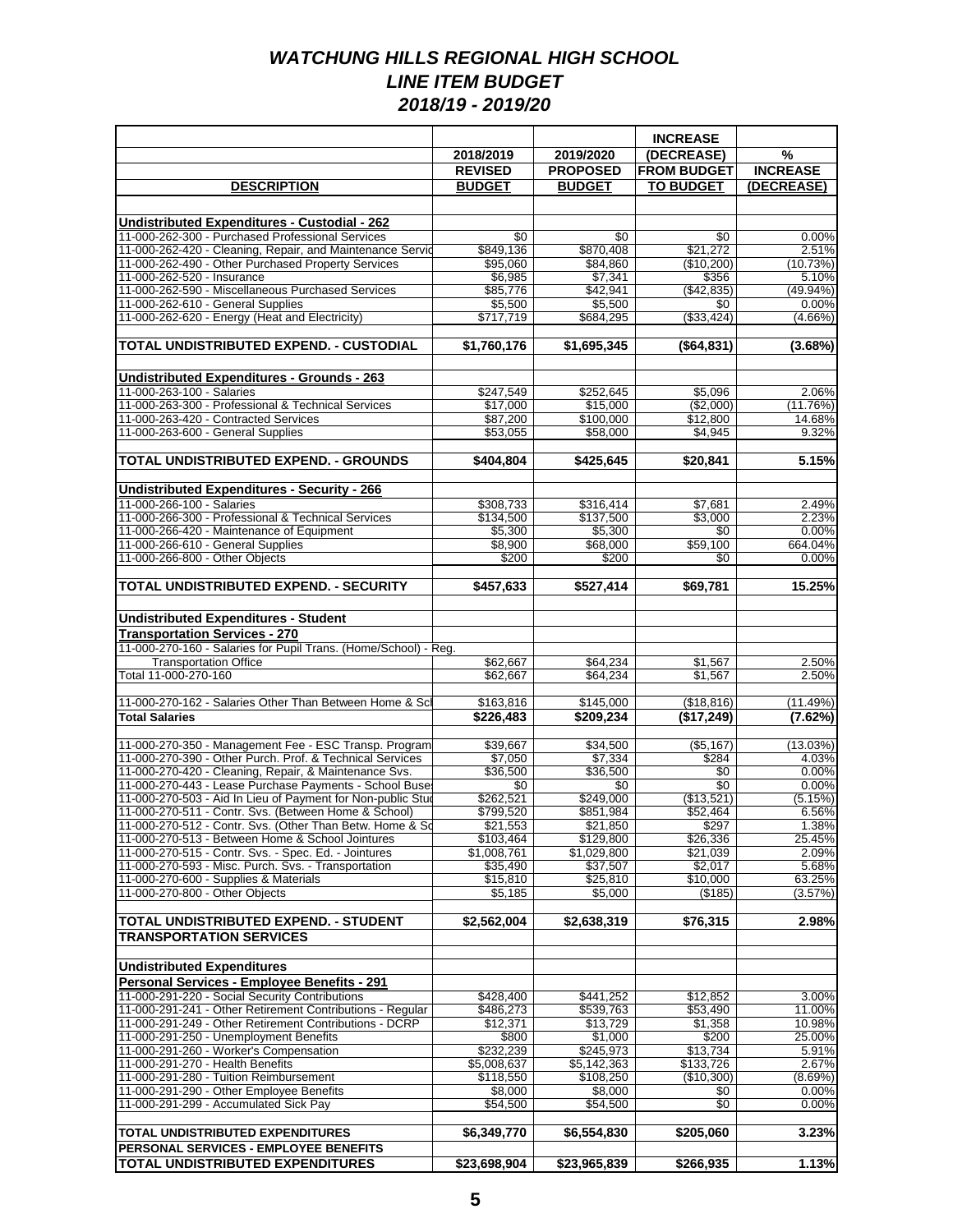|                                                        | 2018/2019       | 2019/2020       | <b>INCREASE</b><br>(DECREASE) | %               |
|--------------------------------------------------------|-----------------|-----------------|-------------------------------|-----------------|
|                                                        | <b>REVISED</b>  | <b>PROPOSED</b> | <b>FROM BUDGET</b>            | <b>INCREASE</b> |
| <b>DESCRIPTION</b>                                     | <b>BUDGET</b>   | <b>BUDGET</b>   | <b>TO BUDGET</b>              | (DECREASE)      |
|                                                        |                 |                 |                               |                 |
|                                                        |                 |                 |                               |                 |
| TOTAL GENERAL CURRENT EXPENSE                          | \$40,340,551    | \$41,019,997    | \$679,446                     | 1.68%           |
|                                                        |                 |                 |                               |                 |
| FUND 12 - CAPITAL OUTLAY                               |                 |                 |                               |                 |
| <b>EQUIPMENT</b>                                       |                 |                 |                               |                 |
| <b>Requiar Programs - Instruction:</b>                 |                 |                 |                               |                 |
| 12-140-100-730. - Grades 9-12                          | \$102,369       | \$153,165       | \$50,796                      | 49.62%          |
| 12-204-100-730 - LLD                                   | \$0             | \$0             | \$0                           | 0.00%           |
| <b>Undistributed Expenditures - 000</b>                |                 |                 |                               |                 |
| 12-4XX-100-730 - Sch Sponsored & Other Instruc. Prg    | \$25.281        | \$15,000        | (\$10,281)                    | $-40.67%$       |
| 12-000-100-730 - Instruction                           | \$0             | \$0             | \$0                           | 0.00%           |
| 12-000-210-730 - Support Svs. - Students - Regular     | \$0             | \$0             | \$0                           | 0.00%           |
| 12-000-219-730 - Child Study Team                      | \$0             | \$0             | \$0                           | 0.00%           |
| 12-000-220-730 - Support Svs. - Instructional Staff    | $\overline{50}$ | \$0             | $\overline{30}$               | 0.00%           |
| 12-000-230-730 - General Administration                | \$0             | \$0             | \$0                           | 0.00%           |
| 12-000-240-730 - School Administration                 | \$0             | \$0             | \$0                           | 0.00%           |
| 12-000-252-730 - Administrative Information Technology | $\overline{50}$ | \$9,000         | \$9,000                       | 0.00%           |
| 12-000-260-730 - Operation & Maint. of Plant Svs.      | \$0             | \$35,000        | \$35,000                      | 100.00%         |
| 12-000-270-732 - Student Transp. - Non-Instruction.    | \$0             | \$0             | \$0                           | 0.00%           |
| <b>TOTAL EQUIPMENT</b>                                 |                 |                 |                               |                 |
|                                                        | \$127,650       | \$212.165       | \$84.515                      | 66.21%          |
| <b>Facilities Acquisition and</b>                      |                 |                 |                               |                 |
| <b>Construction Services - 000-400</b>                 |                 |                 |                               |                 |
| 12-000-400-390 - Other Purch. Prof. and Tech. Services | \$114,000       | \$100,400       | (\$13,600)                    | $-11.93%$       |
| 12-000-400-450 - Construction Services                 | \$1,510,648     | \$1,091,250     | (\$419,398)                   | $-27.76%$       |
| 12-000-400-721 - Principal - Lease/Purchase            | \$0             | \$0             | \$0                           | 0.00%           |
| 12-000-400-800 - Other Objects - STATE ASSESSMENT      | \$121,752       | \$121,752       | $\overline{50}$               | 0.00%           |
| 10-604 - Increase in Capital/Maint. Reserve            | \$300           | \$300           | \$0                           | 0.00%           |
| 12-000-400-931 - Transfer to Capital Projects          | \$0             | \$0             | $\overline{50}$               | 0.00%           |
| <b>TOTAL FACILITIES ACQUISITION AND</b>                |                 |                 |                               |                 |
| <b>CONSTRUCTION SERVICES</b>                           | \$1,746,700     | \$1,313,702     | ( \$432,998)                  | $-24.79%$       |
|                                                        |                 |                 |                               |                 |
| <b>TOTAL CAPITAL OUTLAY</b>                            | \$1,874,350     | \$1,525,867     | $($ \$348.483)                | $-18.59%$       |
|                                                        |                 |                 |                               |                 |
| <b>GENERAL FUND - SPECIAL SCHOOLS - FUND 13</b>        |                 |                 |                               |                 |
| 13-422-100-101 - Salary of Instructors                 | \$6,000         | \$6.000         | \$0                           | 0.00%           |
| 13-422-100-600 - Summer School Supplies                | \$1.000         | \$1.000         | \$0                           | 0.00%           |
|                                                        |                 |                 |                               |                 |
| <b>TOTAL SPECIAL SCHOOLS</b>                           | \$7,000         | \$7,000         | \$0                           | 0.00%           |
|                                                        |                 |                 |                               |                 |
| <b>TOTAL GENERAL OPERATING FUNDS</b>                   | \$42.221.901    | \$42,552,864    | \$330.963                     | 0.78%           |